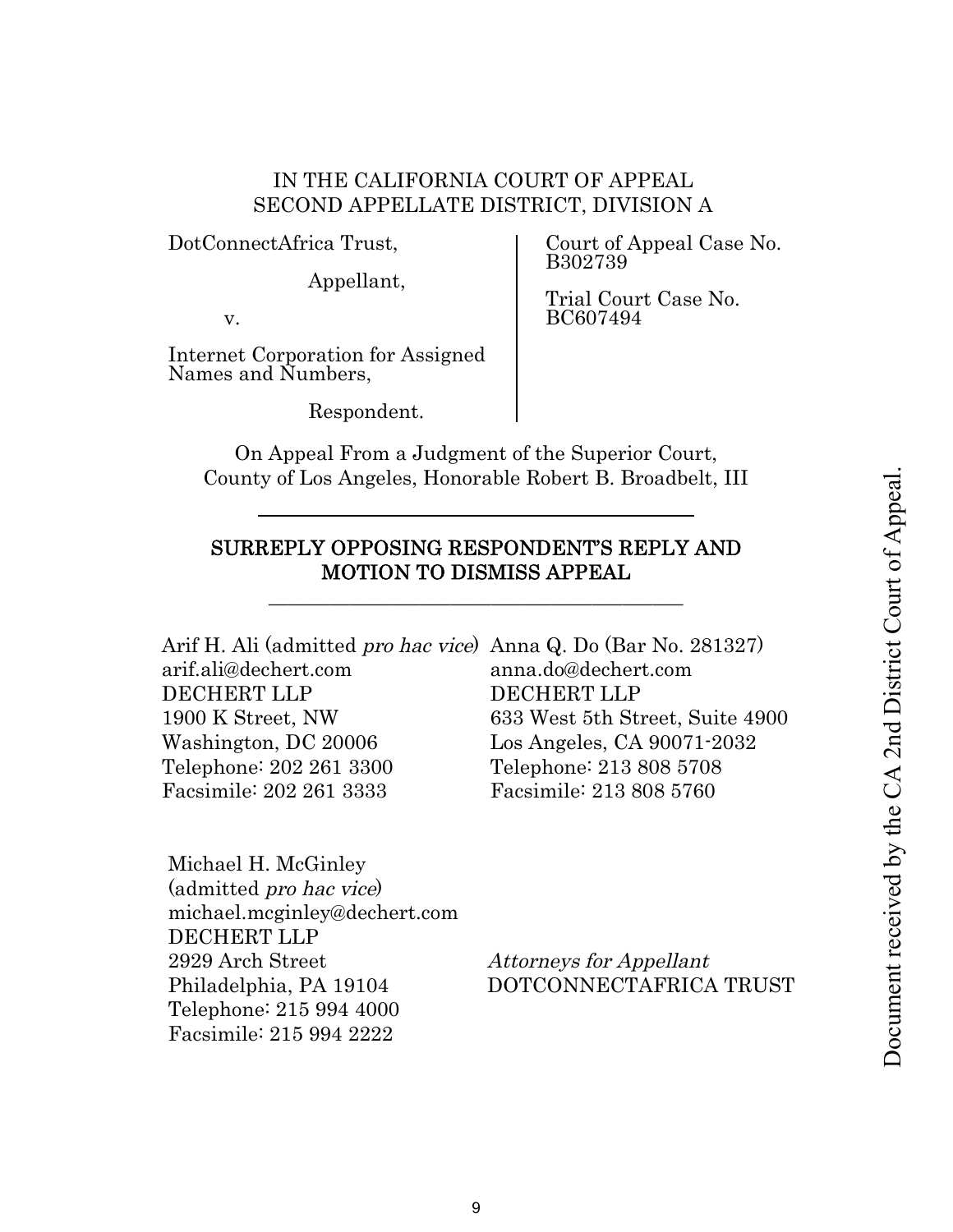### INTRODUCTION

The law is clear: The California Supreme Court, this Court, and other California appellate courts have repeatedly held that a final judgment mailed by the clerk does not trigger a deadline to appeal unless "the clerk has sent a *single*, selfsufficient document satisfying all of the rule's conditions," "including the requirement that the document itself show the date on which it was [served]." (Alan v. Am. Honda Motor Co., Inc. (2007) 40 Cal.4th 894, 905 (hereinafter Alan), emphases added; see also M'Guinness v. Johnson (2015) 243 Cal.App.4th 602, 611-13 (hereinafter M'Guinness); Bi-Coastal Payroll Servs., Inc. v. Cal. Ins. Guarantee Ass'n (2009) 174 Cal.App.4th 579, 586- 587 (hereinafter Bi-Coastal Payroll Servs.).)

ICANN does not dispute that legal principle. Nor does it contend that the final judgment itself showed when it was served. And it does not argue that the final judgment and certificate of mailing were somehow a "single, self-sufficient document." (See generally Reply.) That should end the inquiry: the clerk did not serve a "single document" that triggered Rule 8.104(a)(1)(A). As a result, DCA's appeal was timely.

Instead of grappling with that obvious conclusion, or explaining why its motion failed to inform this Court of the applicable precedents, ICANN's reply brief predominantly attempts to draw thin, legally irrelevant factual distinctions from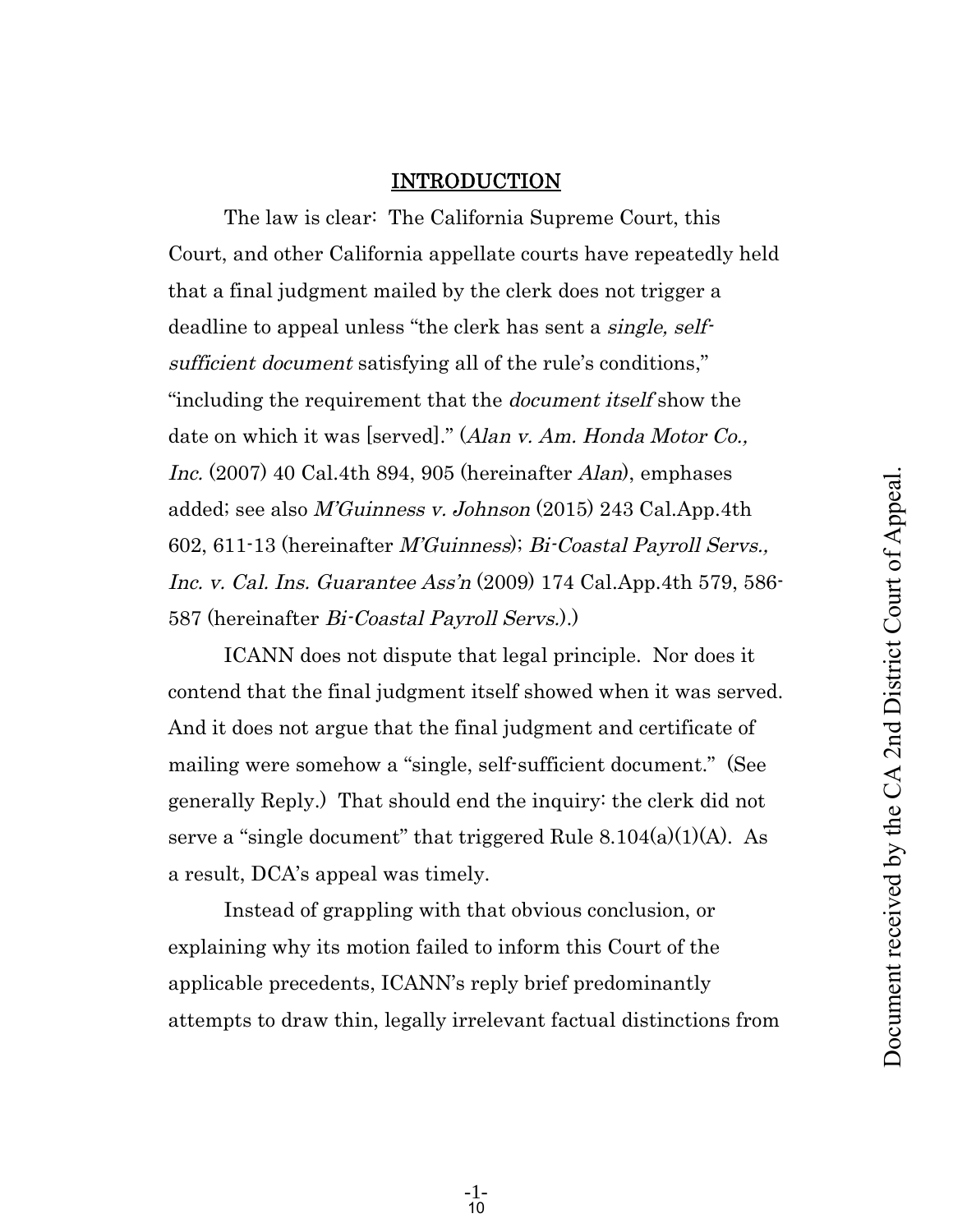the multitude of cases that DCA has cited. But ICANN cannot avoid the core holdings of Alan and its progeny. Indeed, ICANN tellingly does not itself cite a single case holding an appeal untimely in circumstances like these. On the contrary, ICANN's own filings confirm that DCA's appeal was timely under Rule 8.104(a), as interpreted by Alan, Bi-Coastal Payroll Services, and *M'Guinness.* And, to the extent there is any ambiguity, the law requires that it be resolved in favor of preserving DCA's right to appeal. ICANN's motion should accordingly be denied.

#### ARGUMENT

### I. ICANN's Filings Confirm That DCA's Appeal Was Timely.

ICANN's reply brief admits that the California Supreme Court's decision in Alan—which the motion to dismiss failed to cite—governs whether Rule  $8.104(a)(1)(A)$  was triggered. ICANN now agrees that Rule  $8.104(a)(1)(A)$  requires "a single document . . . that is sufficient in itself to satisfy all of the rule's conditions, including the requirement that the document itself show the date on which it was mailed.'" (Reply at 8-9, quoting Alan, supra, 40 Cal.4th at page 905.) Yet, ICANN's own filings confirm that the Rule's requirements were not satisfied here.

In both its motion and its reply, ICANN never once argues that the final judgment "itself show[ed] the date on which it was mailed." (See *ibid.*) Nor does ICANN contend that the final judgment and certificate of mailing were a "single document."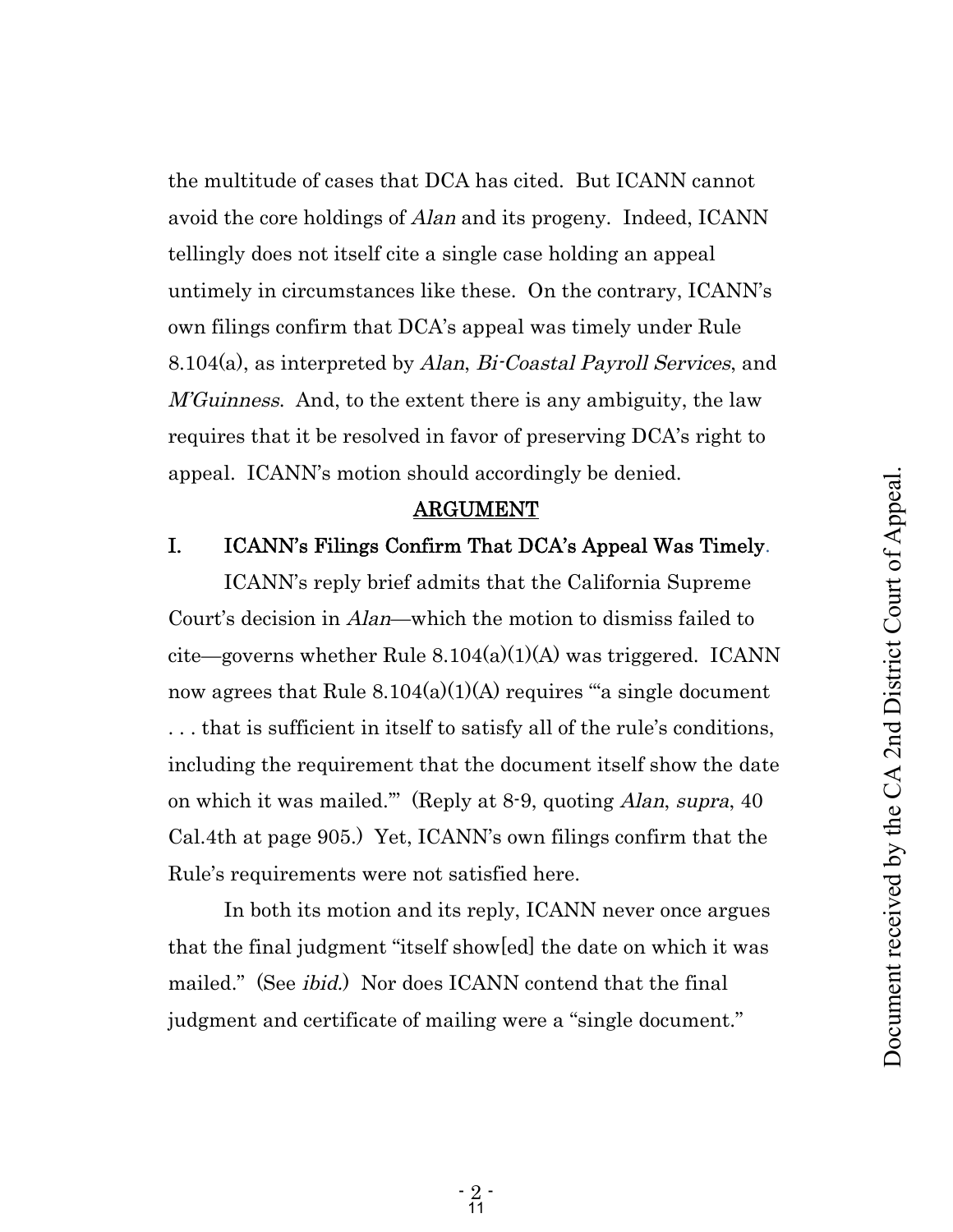(See generally Reply.) ICANN does not disavow its earlier representation that these were separate documents, entered separately on the docket, and attached as separate exhibits to ICANN's motion to dismiss. (See Motion to Dismiss at 5; *id.* Exs. A, B.) Instead, ICANN again states that the clerk served a "copy of the Final Judgment accompanied by a certificate of mailing." (Reply at 10, emphasis added.) But, under Alan, "accompanying" a final judgment is not enough—a "single document" is required. (Alan, supra, 40 Cal.4th at pages 898, 905; M'Guinness, supra, 243 Cal.App.4th at pages 611-12.)

There is no legitimate argument that the final judgment and the certificate of mailing constituted a single document. Indeed, the clerk served three other documents alongside the final judgment and certificate of mailing. ICANN does not argue that those separate items were all somehow a "single document." On the contrary, the certificate of mailing was not attached to the final judgment, but was instead attached to two *other* documents: a separate certificate of mailing and a minute order. (See Brown Decl. ¶¶ 5-6.) ICANN does not disagree.

ICANN weakly suggests that the clerk's service satisfied Rule  $8.104(a)(1)(A)$  because the clerk mailed the final judgment and certificate of mailing in a single envelope (with three other documents). (Reply at 6, 9-10.) But, as ICANN acknowledges, Alan squarely held that Rule  $8.104(a)(1)(A)$  requires a "single,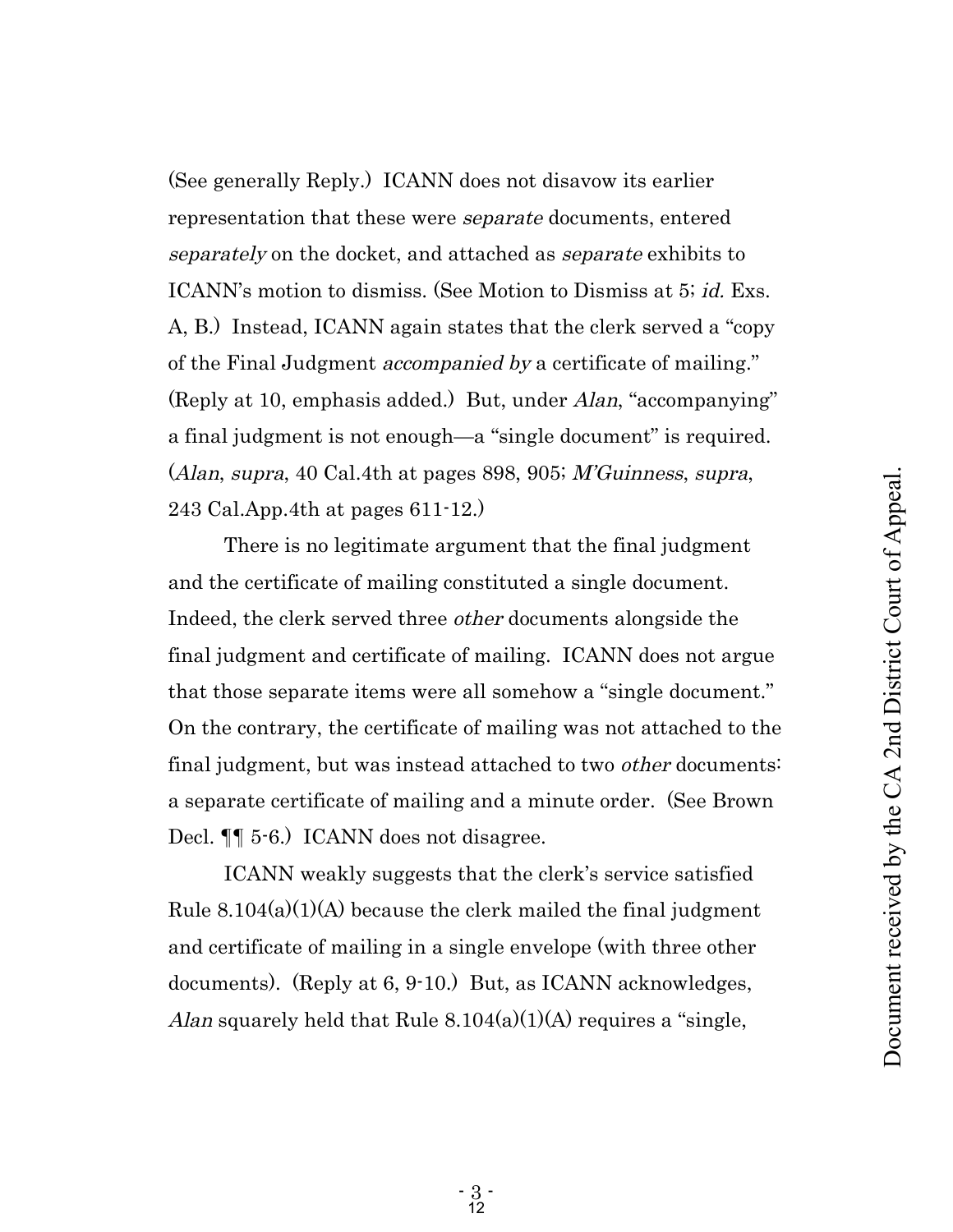Document received by the CA 2nd District Court of Appeal.Document received by the CA 2nd District Court of Appeal

self-sufficient document," and two documents do not become one merely because they are mailed together. (Reply at 8-9; *Alan*, supra, 40 Cal.4th at pages 898, 903-05; see also M'Guinness, supra, 243 Cal.App.4th at pages 611-12.) ICANN does not offer a single precedent contradicting these principles or remotely suggesting that the circumstances here require dismissal. (Reply at 6; In re Marriage of Lin (2014) 225 Cal.App.4th 471, 475 ["The triggering document must show the date on which it was served."]; Opposition at 16-17, 27, offering several treatises that cite Alan.)

That is because the case law makes clear that ICANN's argument necessarily fails. To trigger Rule  $8.104(a)(1)(A)$ , the clerk must serve a single document that itself shows the date it was served. (See *Alan, supra,* 40 Cal.4th at pages 902-05; Maldonado v. Epsilon Plastics, Inc. (2018) 22 Cal.App.5th 1308, 1338; M'Guinness, supra, 243 Cal.App.4th at pages 611-12; In re Marriage of Lin, supra, 225 Cal.App.4th 471, 475; Bi-Coastal Payroll Servs., 174 Cal.App.4th at 586-87.) That legal principle flows directly from the text of the Rule. Because subsection  $(a)(1)(A)$  requires that the final judgment *itself* must "show[] the date [it] was served," it is not enough for the clerk to merely mail "a filed-endorsed copy of the judgment, accompanied by proof of service," as subsection  $(a)(1)(B)$  permits for triggering documents served by a party. It is axiomatic that every word in a Rule or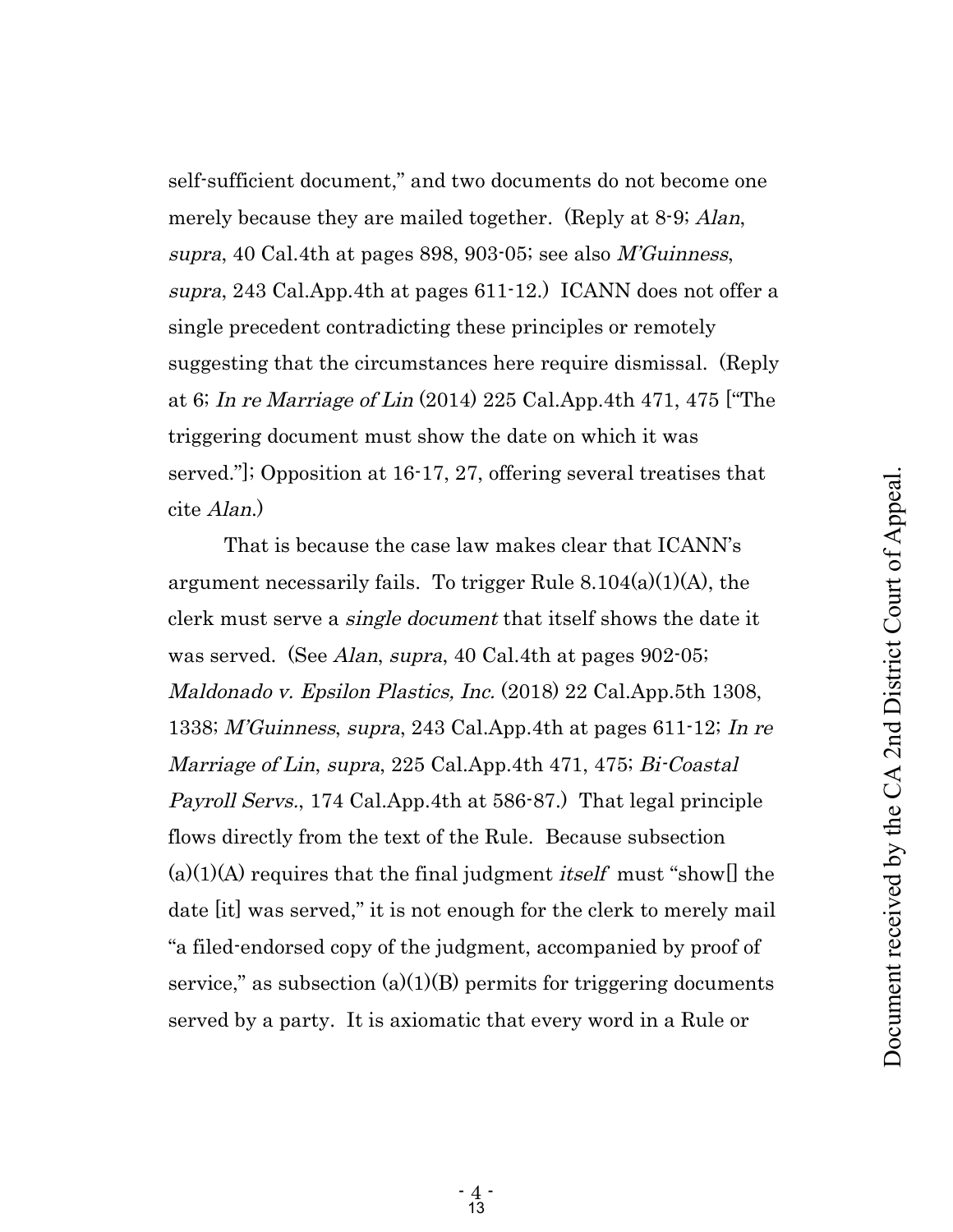statute must be given meaning—and that differences between neighboring provisions must be respected. (See Rule  $8.104(a)(1)$ ; Alan, supra, 40 Cal.4th at page 904.) Under Alan and its progeny, ICANN's motion is legally foreclosed.

In a last ditch effort to distract, ICANN accuses DCA of "omit[ting]" *Alan*'s statement that the clerk might "satisfy the single-document requirement by attaching a certificate of mailing to the file-stamped judgment." (Reply at 9, quoting *Alan, supra,* 40 Cal.4th at page 905.) But DCA directly quoted that language in its opposition and explained why it does not apply—based on ICANN's own motion and the undisputed facts. (See Opposition at 21-22.) ICANN conspicuously never argues—because it cannot—that the clerk "attach[ed] a certificate of mailing to the file-stamped judgment." (See Reply at 9-10, quoting Alan, supra, 40 Cal.4th at page 905.) Nor does ICANN dispute the fact that the clerk instead attached the certificate of mailing to other, unrelated documents. (Ibid.) ICANN's own filings thus confirm that the clerk's mailing does not satisfy the "single document requirement" that *Alan* and Rule  $8.104(a)(1)(A)$  impose.

ICANN's efforts to distinguish the facts of the governing precedents make no legal difference. ICANN claims, for example, that Alan would have come out the same way even if the clerk had attached the two documents. (Reply at 9.) But that does not change Alan's fundamental holding, which the California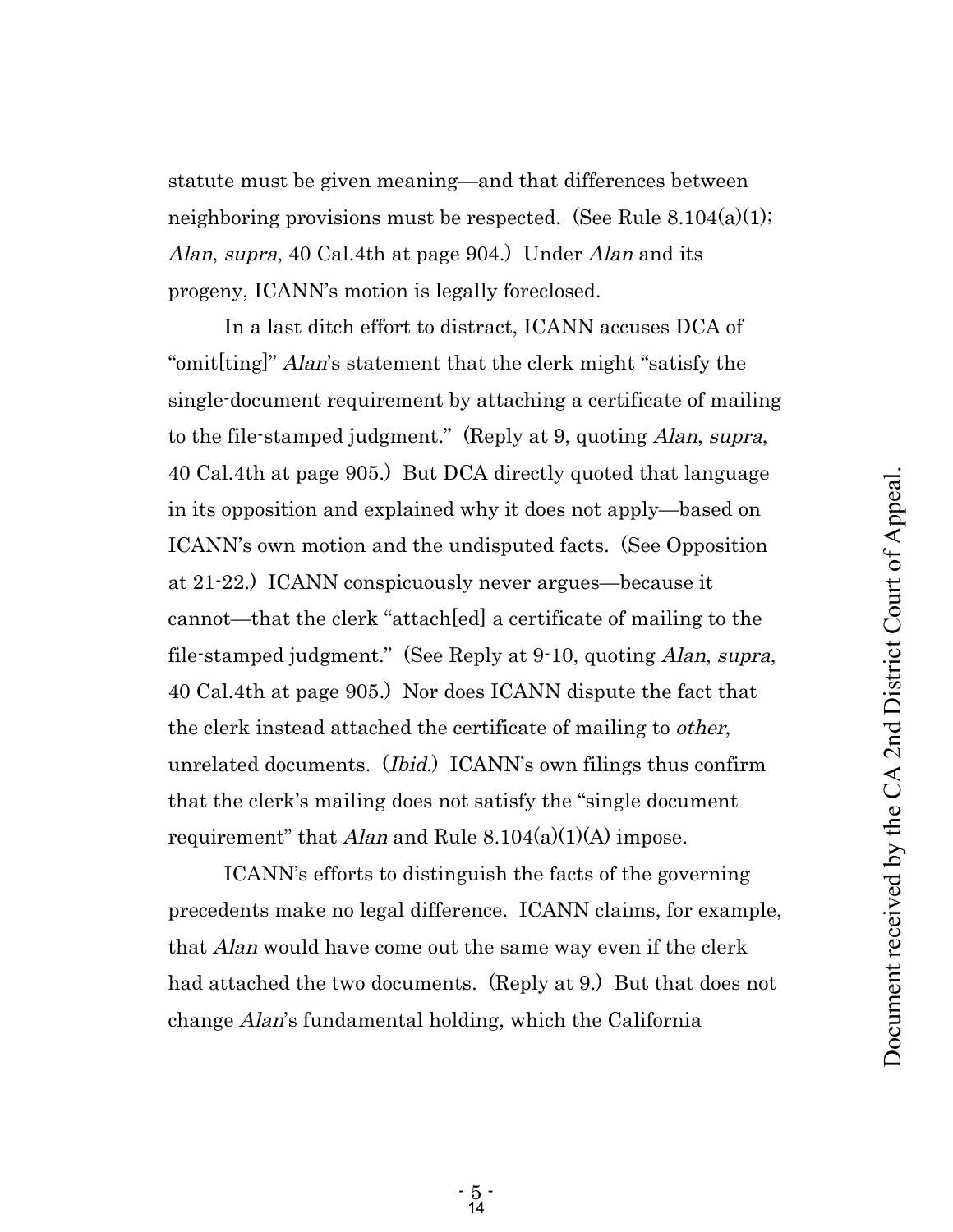Supreme Court reiterated again and again: "[R]ule  $8.104(a)(1)(A)$ requires a single, self-sufficient document satisfying all the rule's conditions." (Alan, supra, 40 Cal.4th at page 902-05 ["[T]he rule does not require litigants to glean the required information from multiple documents or to guess, at their peril, whether such documents in combination trigger the duty to file a notice of appeal."].) And ICANN's complaint that DCA's arguments rest on "hyper-technicalities" flies in the face of the California courts' repeated and explicit statement that courts are required to apply a "hypertechnical" standard to Rule 8.104(a). (Alan, supra, 40 Cal.4th at page 903, quoting 20th Century Ins. Co. v. Superior Court (1994) 28 Cal.App.4th 666, 672; see Reply at 6.)

ICANN's efforts to distinguish M'Guinness likewise fall flat. (Reply at 10-11.) To start, ICANN complains that DCA's opposition quoted only the question presented—whether the "clerk's service of [a] file endorsed order, either separately or conjunction with service of [a] corrected proof of service" satisfies Rule 8.104(a)(1)(A). (*Ibid.*) But the *M'Guinness* court promptly answered that question by holding that "[o]ur Supreme Court's decision in  $Alan$ ... informs us the answer is 'No."" (*M'Guinness*, supra, 243 Cal.App.4th at page 611.) As the M'Guinness court held, the clerk's service of the file-endorsed order, "either separately *or in conjunction with service*" of a proof of service, does not trigger Rule 8.104(a)(1)(A). (Ibid., emphasis added.)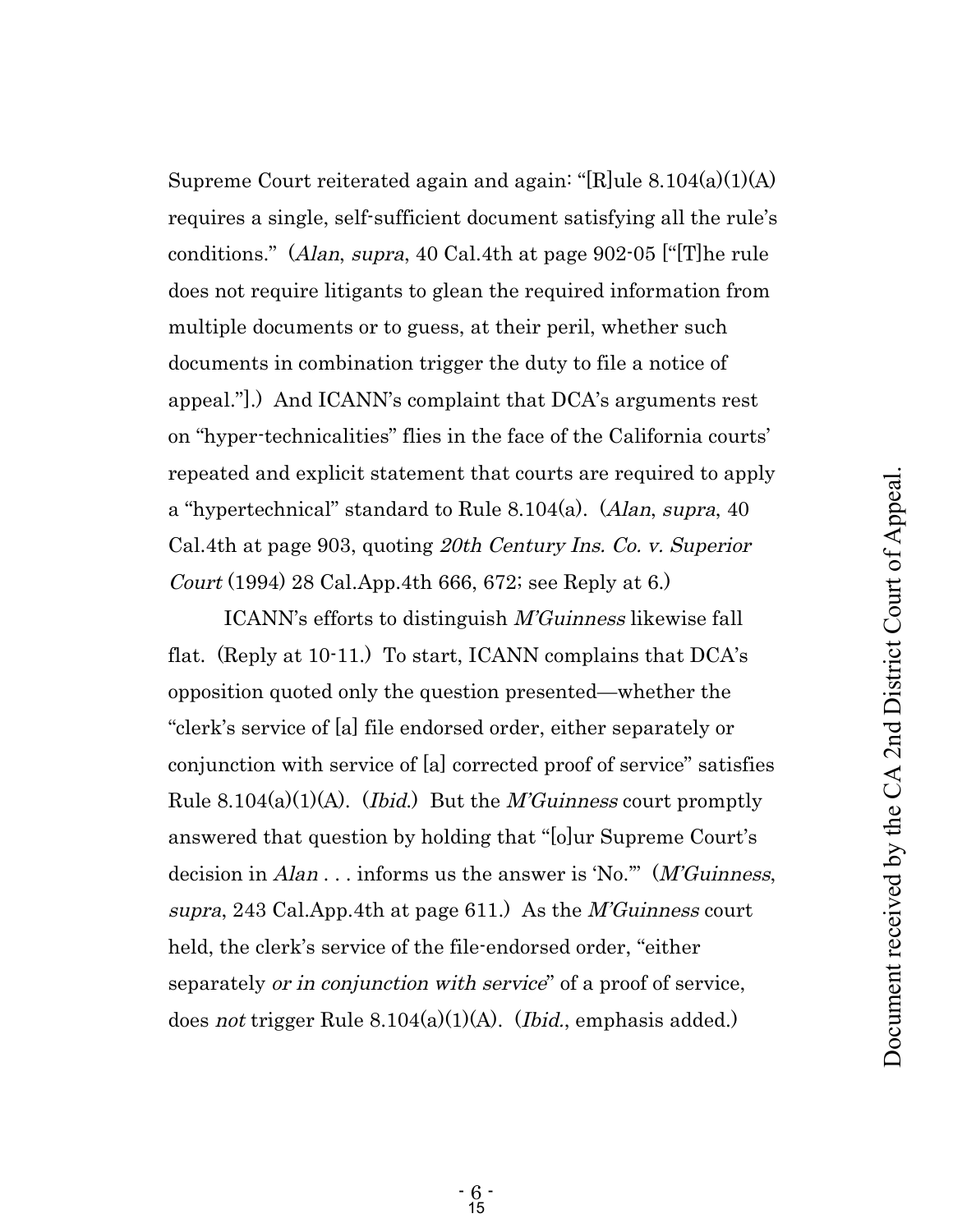Nor does anything else in M'Guinness suggest that the case turned on whether the proof of service was mailed with the final judgment. Neither the court nor the parties discussed whether the documents were mailed separately or together. (See generally *ibid.*; Reply Exs. J, K. $)$ <sup>1</sup> The court's statement that "the file-endorsed copy of the order cannot be read in conjunction with the separate document" confirms that the proof of service was a separate document—just as it was here—and that fact was dispositive—just as it is here. (M'Guinness, supra, 243 Cal.App.4th at page 612.) And, as explained above, Alan rejected a test that turned on whether documents were mailed together. (Alan, supra, 40 Cal.4th at pages 898, 905.) No obfuscation by ICANN can change that rule.

## II. Any Ambiguity Must Be Resolved In DCA's Favor.

Even if ICANN's arguments were not facially deficient, the law resolves any ambiguity in DCA's favor. California courts have long followed the "well-established policy . . . of according

<sup>1</sup> ICANN piles inference upon inference to speculate that the items were mailed separately. But the M'Guinness appellant never made that argument, and instead argued, like DCA, that under *Alan* "the file-stamped copy of the appealable order does not show the date on which the clerk served the document," and that only a "separate unattached document titled Proof of Service shows this." (Reply Ex. K.) The court held that those separate documents—whether served separately or in conjunction with each other—were insufficient. So too here.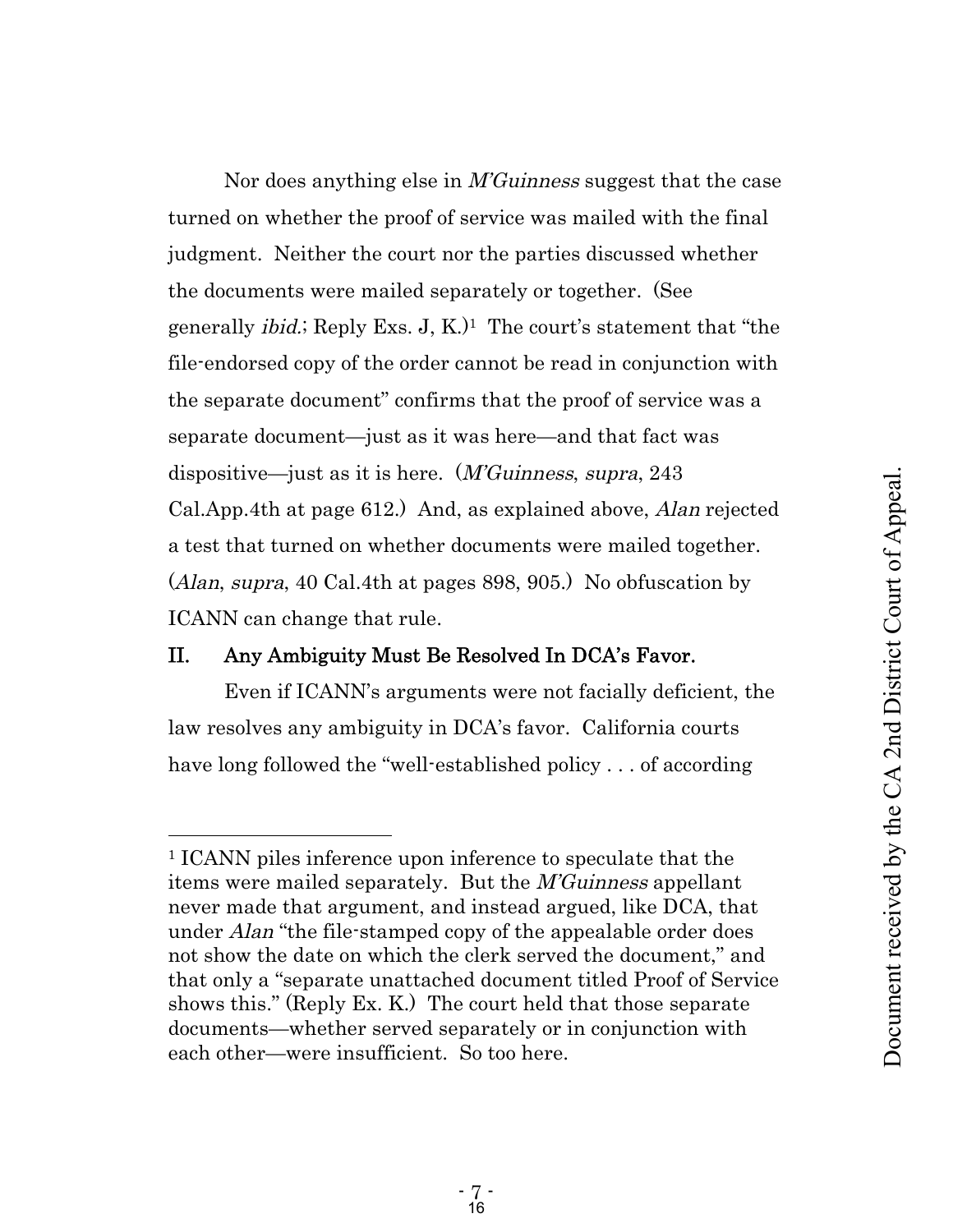the right to appeal in doubtful cases." (See *Alan*, *supra*, 40 Cal.4th at page 902.) This has led courts in a wide variety of contexts to apply Rule 8.104(a) "strictly and literally," ensuring that parties do not need to engage in "guesswork when calculating jurisdictional time limits." (Bi-Coastal Payroll Servs., supra, 174 Cal.App.4th at pages 585-87; Alan, supra, 40 Cal.4th at 902, collecting cases; Opposition at 28-29, collecting cases.) If nothing else, whether the clerk's certificate of mailing and final judgment constituted a "single, self-sufficient document" that satisfies Rule  $8.104(a)(1)(A)$  is deeply ambiguous here. That ambiguity must be resolved in favor of allowing DCA's appeal.

Rather than disputing this legal rule, ICANN again seeks to draw irrelevant factual distinctions from the cases cited by DCA. (Reply at 17-18.) But those thin distinctions do not disturb the core legal principle that courts "accord[] the right to appeal in doubtful cases." (E.g., Alan, supra, 40 Cal.4th at page 902; In re Marriage of Mosley (2010) 190 Cal.App.4th 1096, 1103 ["Our interpretation comports with 'the well-established policy, based on the remedial character of the right to appeal, of according that right in doubtful cases."']; *Citizens for Civic Accountability v.* Town of Danville (2008) 167 Cal.App.4th 1158, 1164 [same]; Montgomery Ward & Co., Inc. v. Imperial Cas. & Indem. Co. (2000) 81 Cal.App.4th 356, 373 [same].) ICANN's disparaging comment that this "well-established" quotation from the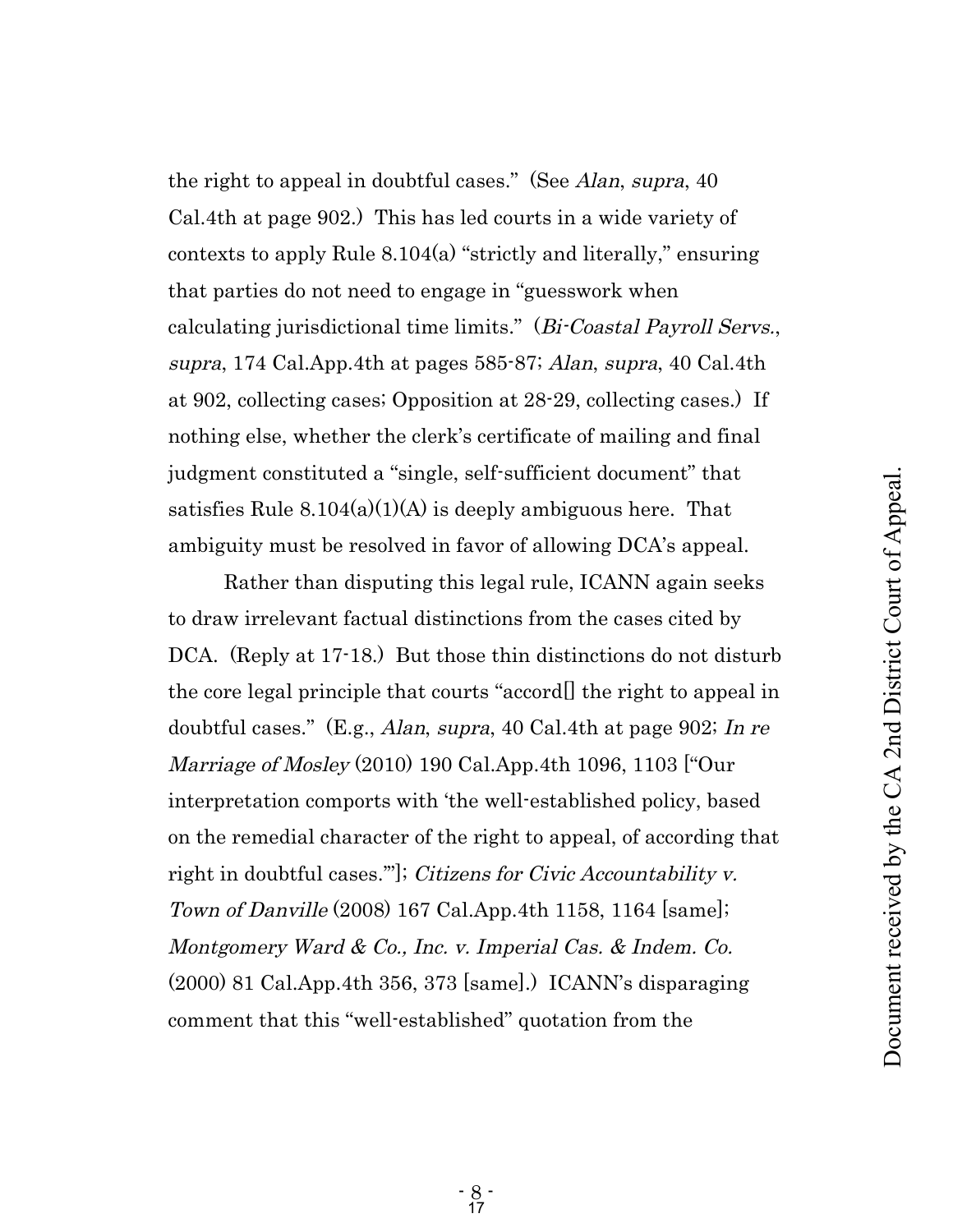California Supreme Court and numerous appellate courts is a "cherry-picked sound bite[]" only underscores ICANN's ignorance of the California precedents on this issue. (Compare Alan, supra, 40 Cal.4th at page 902, with Reply at 18-19.)

Nor is it true, as ICANN implies, that the ambiguity principle applies only when there is a "clear conflict" in the evidence. (See Reply at 16.) Not one of the cases cited above uses the words "clear conflict," although each one invokes the ambiguity principle. (See, e.g., *Montgomery Ward & Co., Inc. v.* Imperial Cas. & Indem. Co., supra, 81 Cal.App.4th 356, 372-73 [applying the ambiguity rule even though "it appears more likely than not" that the clerk satisfied the Rule, because "there is no definitive evidence in the record that this was so", emphases added.) ICANN instead claims to derive a "clear conflict" requirement from Hollister Convalescent Hospital, Inc. v. Rico (1975) 15 Cal.3d 660. But Hollister used that language only to characterize a prior case, Slawinsky v. Mocettini (1965) 63 Cal.2d 70, as involving a "clear conflict" between a court's permanent minutes and a formal order—"no more and no less." (15 Cal.3d at 668.) In doing so, it in no way purported to limit "the wellestablished policy . . . of according [the] right [to appeal] in doubtful cases." (Id. at 674.) And, to the extent there is any doubt, *Alan's* invocation of the rule many decades later resolves the uncertainty: Where there is any ambiguity in the law or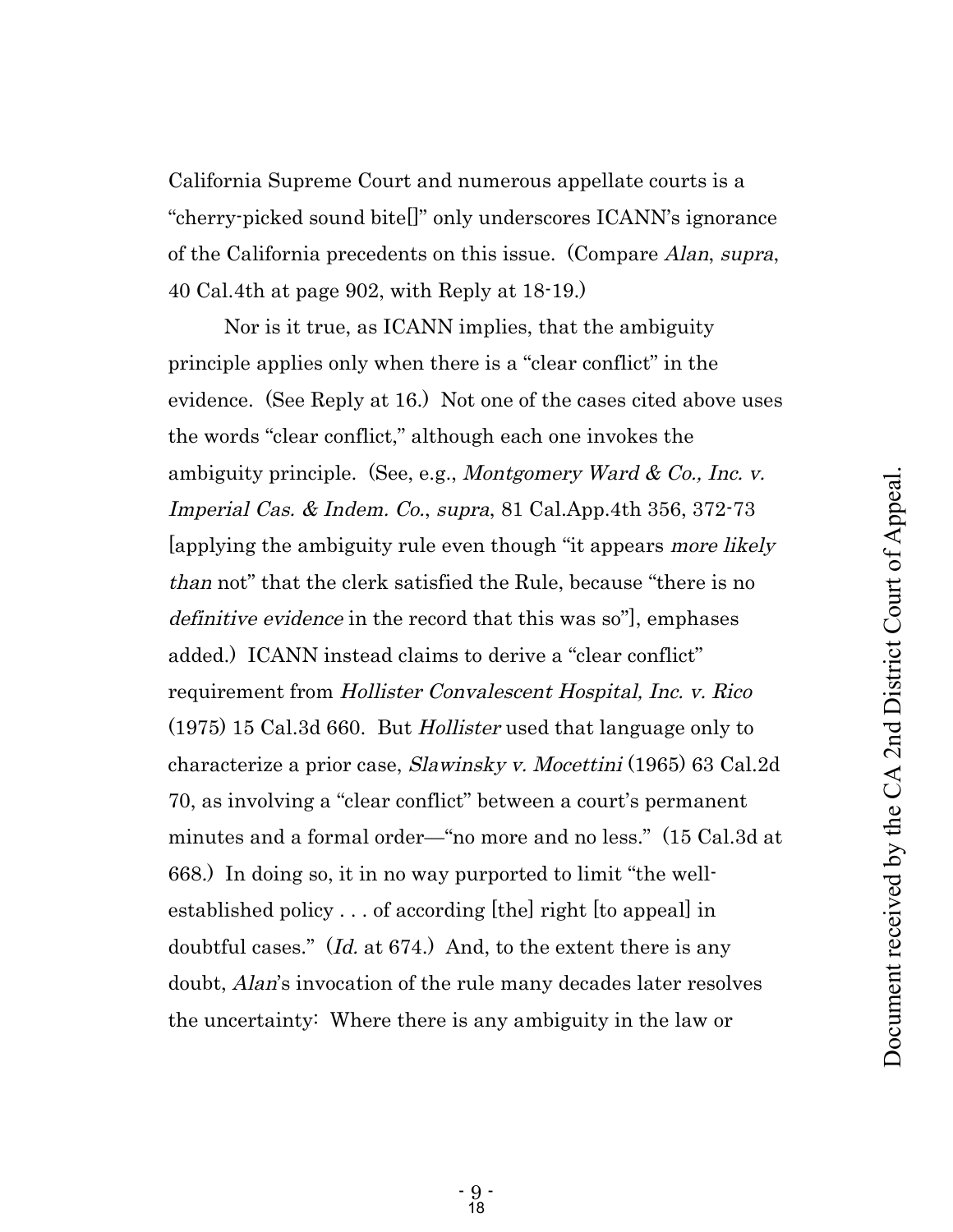facts, the courts accord the right to appeal.

At the very least, there is significant ambiguity here. ICANN does not even attempt to argue that the certificate of mailing and final judgment were a "single, self-sufficient document" as required by Rule  $8.104(a)(1)(A)$  and  $Alan^2$  Because it is plain that the clerk never served a "single document" "that is sufficient in itself to satisfy all of the rule's conditions," ICANN cannot show that the clerk ever triggered a deadline to appeal. (Alan, supra, 40 Cal.4th at page 905.) And both the final judgment that ICANN attached to its motion and the envelope mailed by the clerk raise doubts as to whether they were actually served on October 4, 2019, which would render DCA's notice of appeal timely even under ICANN's deeply flawed theory (Opposition at 30-32.)

## **CONCLUSION**

For the foregoing reasons, and those set forth in DCA's opposition, DCA respectfully requests that this Court deny ICANN's motion to dismiss.

<sup>2</sup> In a footnote, ICANN falsely suggests that DCA believed the October 3 date governed its time to appeal but miscalculated the deadline. This untrue speculation is as inappropriate as it is legally irrelevant. What matters under the law is whether the clerk's service met all the requirements of Rule 8.104(a)(1)(A). Here, it plainly did not.